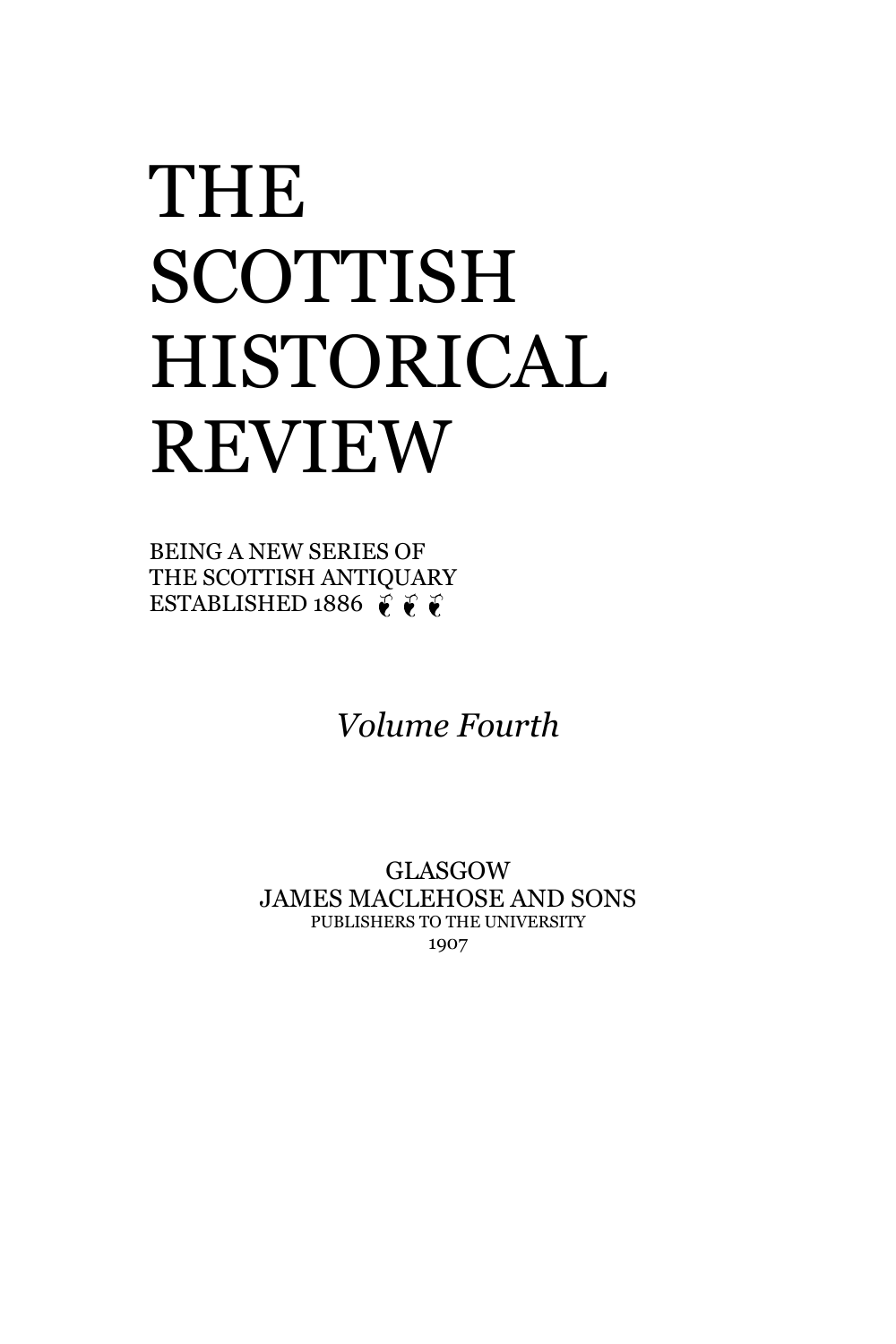## The Scottish College in Paris

To the lover of old Paris and its history there is not a more TO the lover of old Paris and its history there is not a more interesting quarter than that of the Panthéon, with its numerous churches and colleges. If after passing Saint Etienne du Mont we descend the rue Clovis, we shall find ourselves in the rue du Cardinal Lemoine, and facing a large four-storied building bearing the inscription 'Institution Chevallier,' with a small tablet over the doorway on which is engraved 'Collège des Ecossois.'

It was in 1313 that David, bishop of Murray, first conceived the project of sending four poor scholars from his diocese to study at the Paris universities in order to prepare them for missionary work at home. It must have needed much courage to face the dangers and perils of a long journey by land and sea. For in those days the voyage from Scotland to France was a lengthy and expensive one.

On 28th February, 1325, David bought, with funds from his privy purse, a farm or manor called 'La Fermette' or Fermeté, together with divers portions of arable land situated in the village of Grisy, near Brie-Comte-Robert, then in the province of Brie, and now forming part of the department of Seine-et-Marne. The revenues derived from this farm were to be devoted to the support and education of four scholars of Scottish nationality at the University of Paris. The college of Cardinal Lemoine not only consented to lodge these scholars, but also contributed largely towards the purchase of the 'Fermette.' In August, 1326, the acquisition was amortized by letters patent bearing the seal of Charles-le-Bel.

For several years the Collège du Cardinal Lemoine continued to shelter the four scholars, one of whom was student of divinity and the three others students of arts. In order to compensate the directors for the expenses thereby incurred, the domaine of Grisy was ceded to the College. This arrangement, however, was not to be of long duration.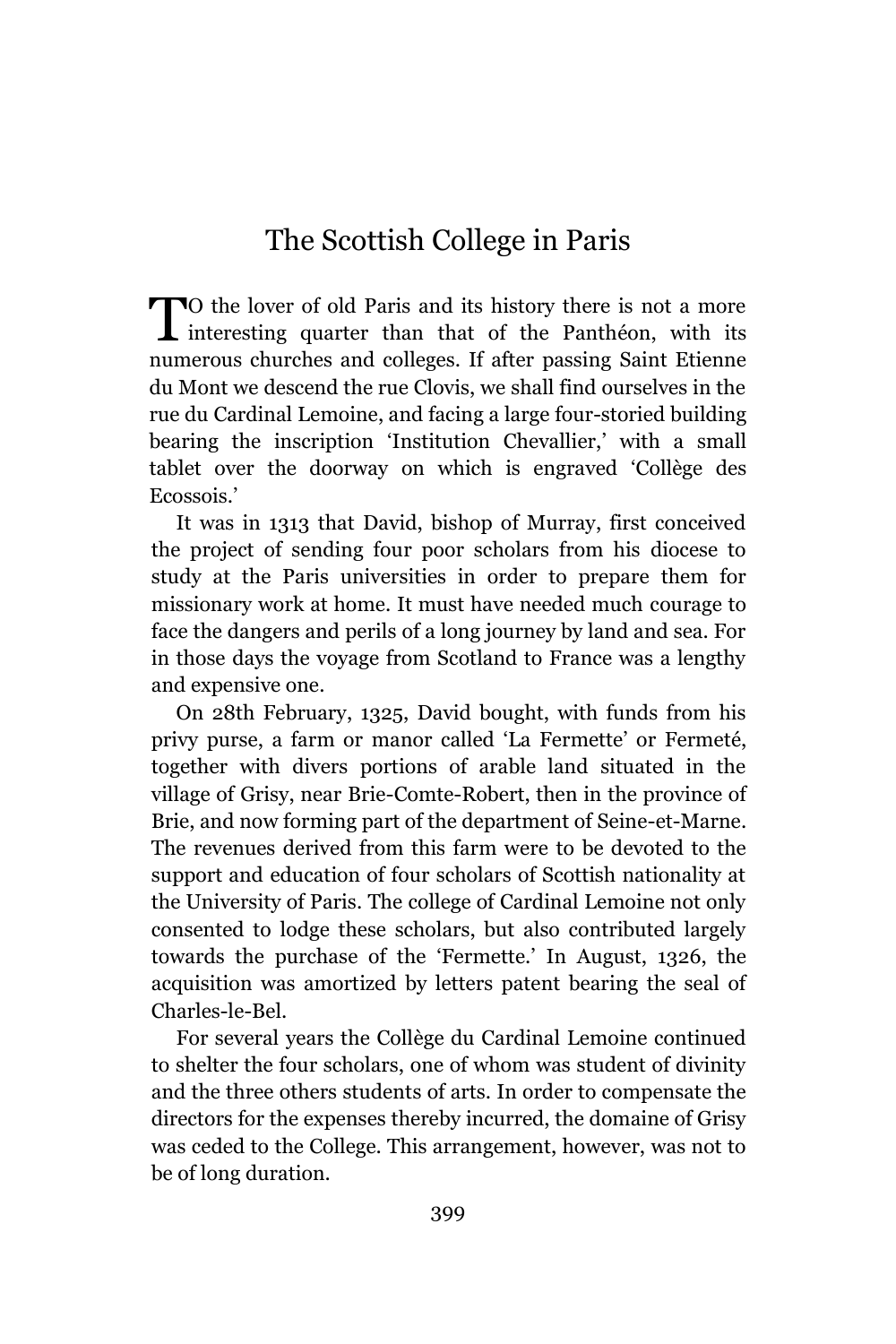In 1333 David's successor, John, bishop of Murray, declared that the treasurer, in relinquishing all rights to the domaine of Grisy, had acted unwisely and without the sanction of his superiors. The directors of the Collège du Cardinal Lemoine, justly indignant at such ingratitude, retorted that the revenue from the farm was utterly inadequate to support four scholars, the said revenue only amounting to fifty livres per annum.

On 8th July, 1333, the college agreed to restore the farm to the treasurer, and dismissed the scholars, who now found themselves without a roof-tree.

John, bishop of Murray, having reimbursed the college for the sums lent to his predecessor, the farm of La Fermeté became the property of Scotland.

Until the latter half of the sixteenth century, the bishops of Murray, in their position as administrators of the fund, had the right to elect the bursars; but in 1573, at the death of Patrick Hepburn, last incumbent of the bishopric in Scotland, the bishops of Paris assumed this right, and henceforth elected the scholars.

For nearly three centuries the bursars, now deprived of the kindly shelter afforded to them by the Collège du Cardinal Lemoine, lodged hither and thither as best suited their modest means. In vain the 'boursiers de Grisy,' as they termed themselves, petitioned the authorities at home to grant them some fixed official residence in the French capital. But the Catholic Church in Scotland, already entering on a period of trouble and disaster, was in no state to attend to their humble plaints.

In 1566 the principal, Thomas Winterhop, wrote to Queen Marie Stuart begging her to augment their allowance, that more scholars might, profiting by a sojourn in Paris, benefit the Catholic faith at home. The Queen promised to do all that lay in her power to help the neglected bursars, and faithfully did she keep her promise. Throughout her own bitter trials and unjustifiable imprisonment she did not forget the poor scholars in her beloved France. Not only did she pension annually a certain number of youths, but in her will she left of her humble fortune what she could for their benefit.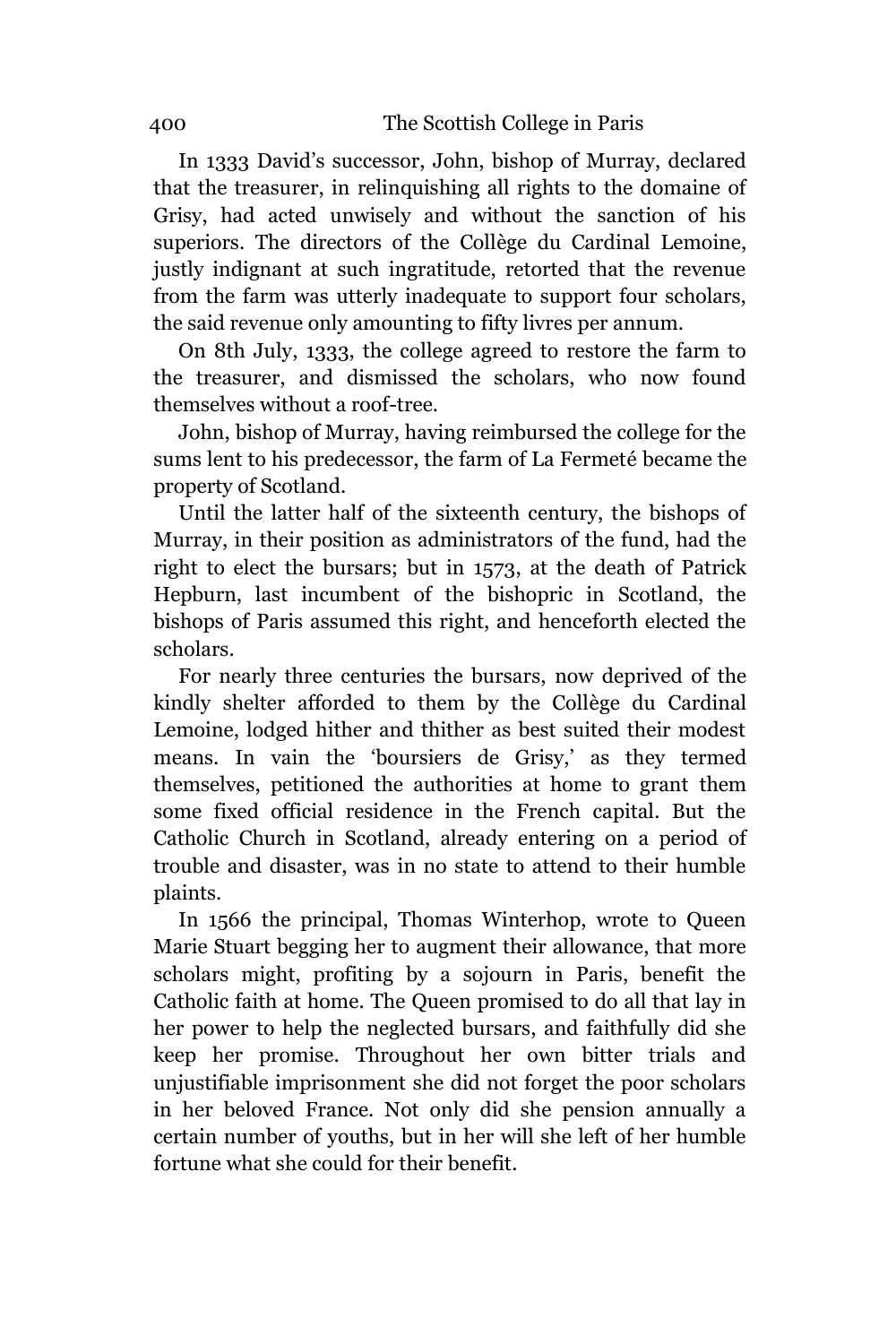Another enthusiastic advocate for the Scottish students was James Beatoun, or Bethune, archbishop of Glasgow and ambassador at the court of France. In 1569, together with Thomas Winterhop, he founded a college for Scottish students in Paris, and bequeathed in his will various monies, and a house situated in the rue des Amandiers, close to the Collège des Grassins.

'Collapsam hanc fundationem longa successionis serie, distractis plerisque redditibus, Thomas Wynterhop, presbyter, postea collegii primarius et totius Universitatis procurator, auctoritate felicis memoriæ Mariæ Galliarum tunc et Scotiæ reginæ, obtentis litteris patentibus Francisci II. Galliarum etiam et Scotiæ regis anno Domini M.D.LIX, in integrum restituendum curavit.

'Soli episcopi moravienses pro tempore erant hujus fundationis provisores nati. Verum defuncto anno Domini M.D.LXXIII, Patricio Hepburn, postremo catholicæ communionis episcopo moraviensi, tota alumnorum hujus fundationis aliorumque Scotorum Parisiis studentium cura devota est in reverendissimum Jacobum de Bethune, archiepiscopum Glasguensem in Scotia, tunc Parisiis legatum beatæ memoriæ Mariæ, reginæ Scotiæ, quæ dum ab Elisabetha angla in captivitate detinebatur, zelo catholicæ fidei et hortatu ejusdem archiepiscopi legati sui mota, auctum alumnorum numerum, quamdiu superfuit, pensione annua donavit.' 1

Thanks to the liberality of this worthy archbishop the number of scholars was much increased, and the college, once more established, seems to have entered an era of prosperity. James Bethune, realizing the difficulties which beset the young aspirants to priesthood in Scotland, obtained from Pope Gregory III. a brief, dated September 26, 1580, whereby the bishops of Paris and Meaux were entitled to confer priesthood on any of the Scotch scholars in Paris. So great was the modesty of the good archbishop that he would not allow his name to appear in the deed of purchase of the house in the rue des Amandiers.

By a deed dated March 6th, 1602, the sieur Loret declared

<sup>1</sup> Bibliothèque Mazarine, Ms. 3322, p. 4.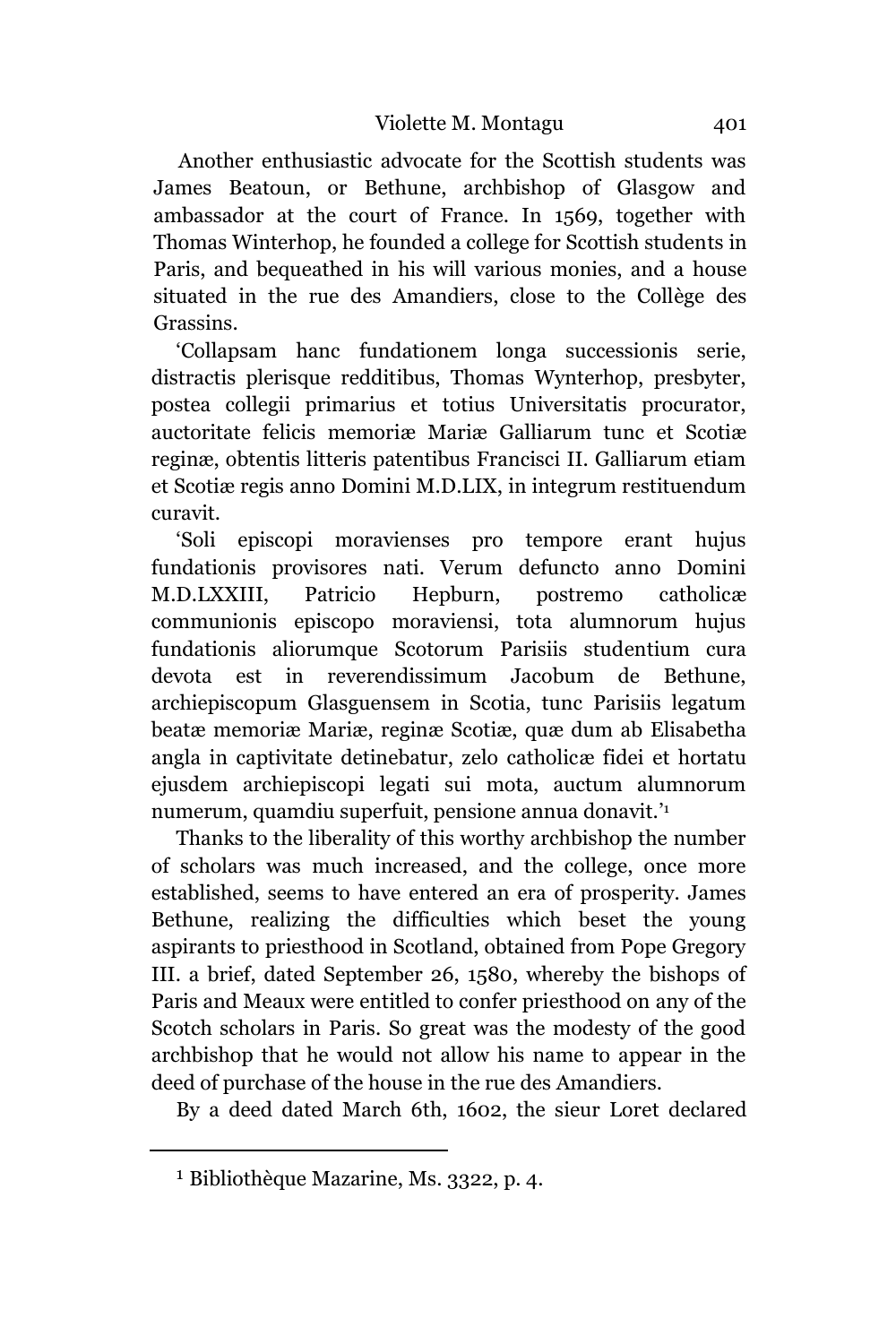that this contract 'was for, and in the names of, poor scholars born in the country and kingdom of Scotland, that they might study at the University de Paris, and likewise that he personally renounced all rights to the aforesaid house, the price of the same having been paid into his hands by a pious individual, who had prayed him to lend his own name for the purchase of the abovementioned house.' 1

In a codicil dated April 24th, 1603, one day before his death, James Bethune bequeathed 'to the poor scholars of Scottish nationality, studying at the University of Paris, all his estate not already disposed of by his previous will, and principally a house situated in the rue des Amandiers, Paris, adjudged to the sieur Loret, procurator . . . and purchased by him with the monies of the said gentleman, who is designated in the deed of purchase as a "pious individual." 'The day after signing this codicil, the excellent archbishop died, and was buried in the Lady Chapel of the church of Saint Jean de Latran, Paris, where a handsome monument was erected to his memory.

The house in the rue des Amandiers belonged to the Scottish College until 1846, when it was sold.

James Bethune desired that the new college should be under the supervision of the Carthusian monks of Vauvert, Paris; they had full powers to nominate the superiors and bursars, and they managed all the money transactions. Though the Murray and Bethune scholars lived under the same roof, the two funds for their maintenance were kept quite distinct until 1639, when they were united by the order of Jean de Gondi, archbishop of Paris, which order was confirmed by Louis XIII. in the following December, and verified in Parliament, September 1st, 1640.<sup>2</sup>

For some time complaints had been made that the bishop of Paris was in the habit of giving sums from the bishop of Murray's fund to priests who had long left the college; the prior demanded that the fund, as originally intended, should be devoted to the scholars, and to them alone. In 1662 the principal, Robert Barclay, finding the building somewhat small for present

<sup>1</sup> Archives Nationales, M. 250.

<sup>&</sup>lt;sup>2</sup> Archives Nationales, X<sup>Im</sup> 8654. Folio 139.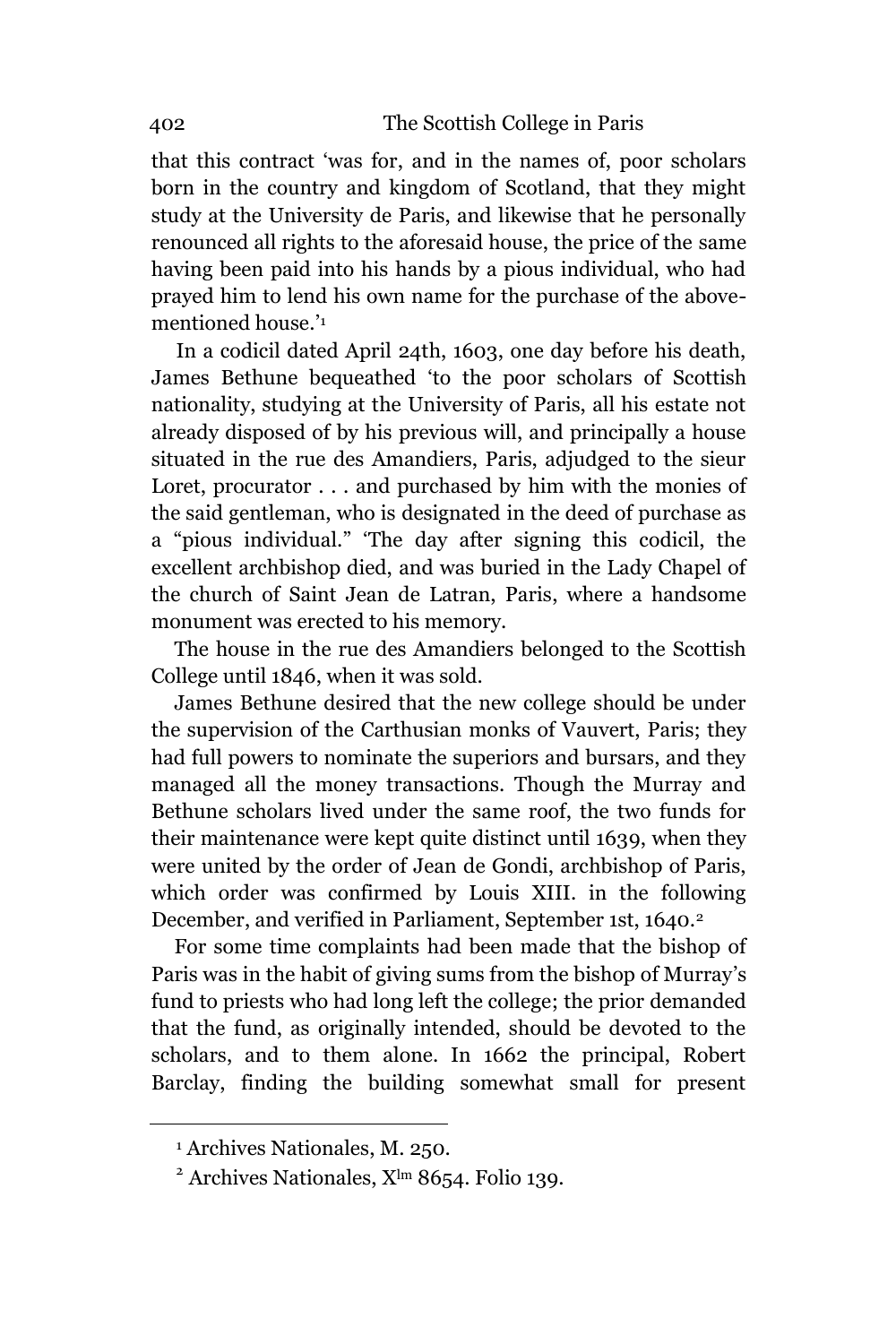requirements, decided to buy some plots of land situated on the Contrescarpe du Fossé Saint-Victor, bounded on one side by the establishment of the Pères de la Doctrine Chrétienne, and on the other by the English Nuns' Convent. Building operations were at once commenced.

Three years later the present Collège des Ecossais was practically completed, although the north wing,<sup>1</sup> together with the chapel dedicated to Saint Andrew, was not built until 1672, probably for want of funds. An old plan drawn by Bernard Jaillot dating from the end of the eighteenth century shows us a large quadrangular, four-storied building, in the middle of which was an inner court with flower-beds and a poultry-yard. From the windows at the back of the building there must have been a pleasant view of distant trees.

One entered the college through an arched portico leading to a fine staircase; on the first floor, to the left, was the chapel, which was vaulted, rectangular in shape, and occupied the whole front of the north wing; it had four bays, three in the nave and one in the chancel. A little room behind the chancel served as sacristy. A passage to the right led to two class-rooms, close to which were the library and the refectory. The second floor was inhabited by the principal, the prior, and the other college officials. The scholars lodged on the third floor. In the basement was the kitchen, with the usual offices. Another plan, made by M. Hochereau in the beginning of the last century, gives us an excellent idea of the building in its present condition.

In order to gain admittance, the scholars had to prove that they were of Scottish nationality, *C*atholics, born of Scottish parents legitimately united in marriage, under the age of sixteen years, and sufficiently educated to take their places in the third or fourth classes. Only aspirants to holy orders were admitted.

<sup>1</sup> M. Lefeuve in his work, *Les Anciennes Maisons de Paris*, declares that the building is much anterior to this date, and that it was formerly the hôtel de Verberie; and to prove this assertion he cites the splendid old oak balustrade, still existent, which adorns the staircase up to the top storey.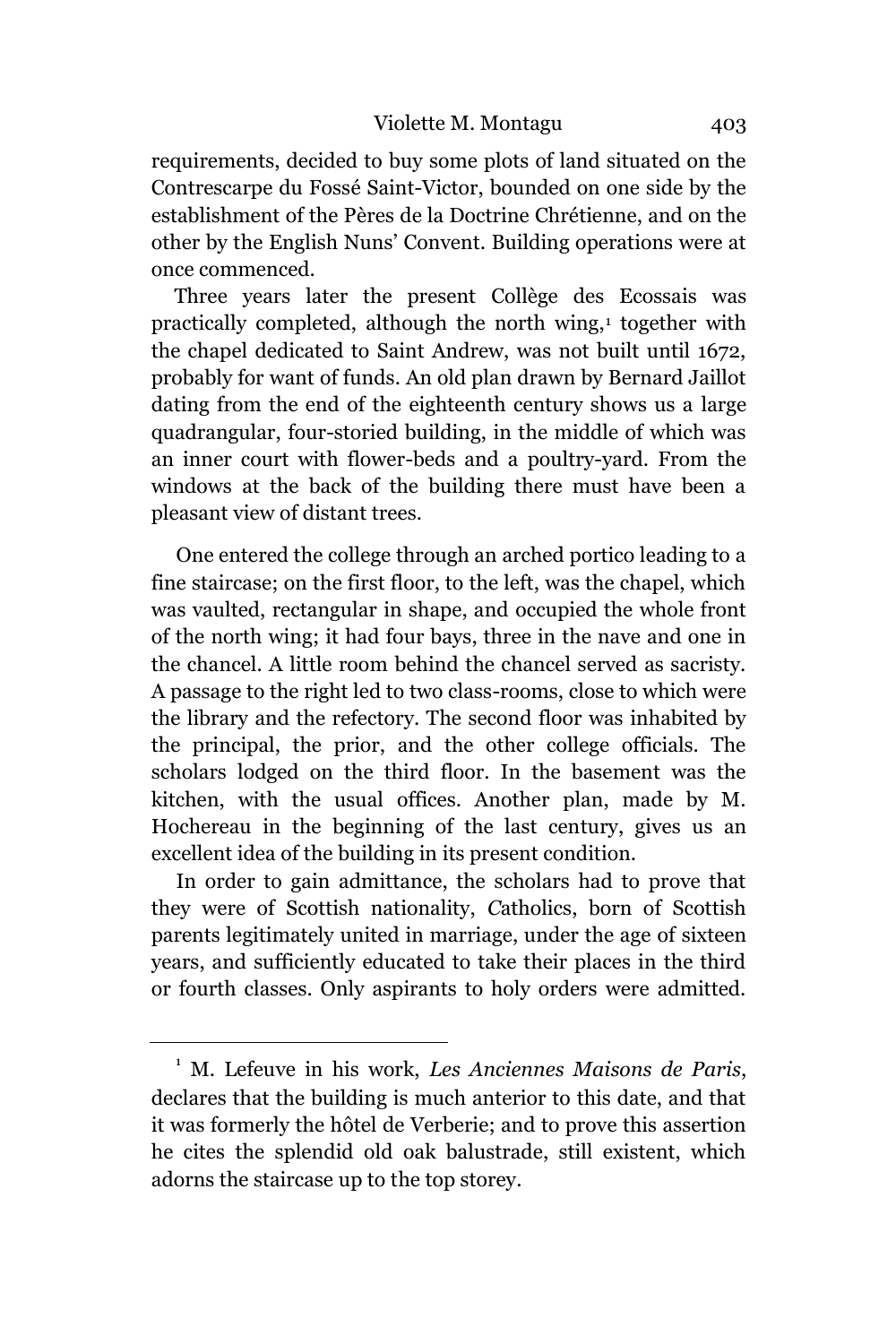The number of scholars was limited, according to the state of the funds. The future priests were chosen by a delegate specially sent from Paris to Scotland for this purpose, and on his approval the scholar addressed to the prior a request for admittance. The expense of the voyage to France was sometimes paid by the college; the return journey was always so. The scholars, once safely housed in the college, led a very austere life; they never left its shelter except to attend the different classes at the Collège de Navarre, or to go to mass at the neighbouring abbey of Sainte Geneviève. After the completion of the chapel, even this diversion was forbidden.

The scholars studied and took their meals together, but each was allowed a little room to himself. Theology and belles-lettres were the only studies countenanced. The college lodged, fed, and supported the scholars free of charge. At the age of eighteen, if they had finished their studies in a satisfactory manner, they had to declare their intention of taking holy orders. In case of refusal, they were instantly despatched back to Scotland. Even if ordained deacon, the scholar was liable to be sent home if he shewed no special vocation. On occasion a very promising pupil would be allowed an extra year's study.

When James II. came to France he interested himself in the college, and persuaded Louis XIV., in 1688, to grant a new patent. The French monarch, ever desirous of supporting the Catholic faith, did so, and expressed a wish that the college might be under the guidance of the Carthusian monks, that the scholars might enjoy all the privileges accorded to the other scholars at the University of Paris, and that the prior, principals, and their successors might be natives of Scotland, and subjects of the king.

This patent was registered by the Parliament, July 12th, 1688; it completely freed the college of all its debts, and gave it the official position which it had hitherto lacked.

In this same year the college authorities purchased another house with its adjoining land that they might sub-let it, and thus increase their funds.

On this piece of land two houses (formerly Nos. 58 and 60 of the rue du Cardinal Lemoine) were built; these, by subletting,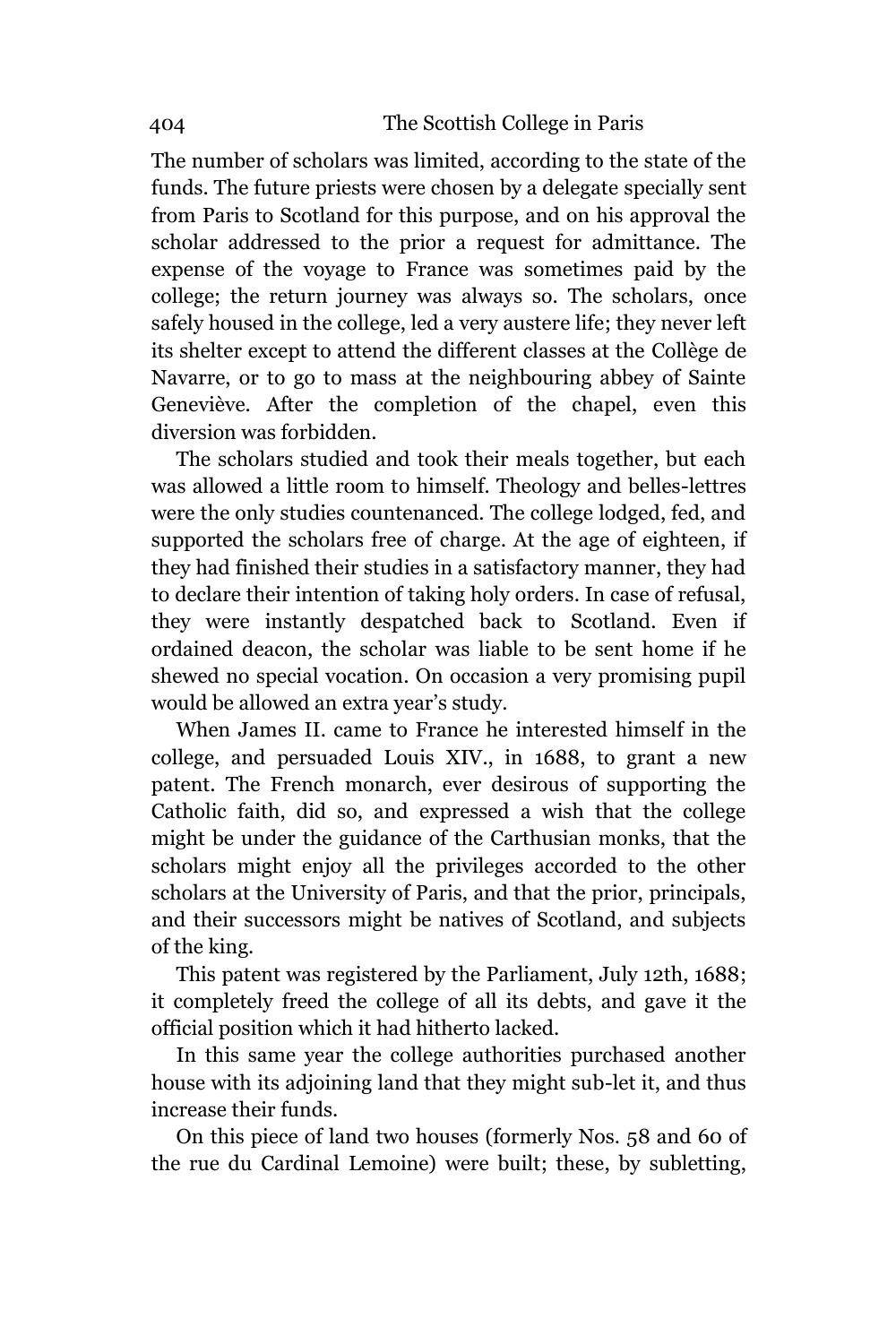considerably added to the college funds. Mention may here be made of the rue d'Ecosse, still existing, which derived its name from the Scottish scholars, who found it convenient to lodge there owing to its close proximity to their college.

In 1701 James II. died, and his faithful friend and servitor, James, Duke of Perth, erected a monument to his memory in the chapel; of this monument we shall speak later. The unfortunate king, a frequent visitor to the college, bequeathed his memoirs to its keeping; unfortunately, they disappeared during the French Revolution.

It is in 1700 that we first notice the name of Innes, which, during the eighteenth century, was to play so prominent a part in the history of the college. Three members of this family held the post of rector: Lewis Innes, confessor to James II. (died 1738), his brother Thomas (died 1744), and Alexander Innes, who fought so nobly for the interests of the college during the troublous time of the Revolution.

On several occasions the college was gratified by favours received from the head of the Catholic Church; we have already mentioned how Gregory III. had entitled the Bishops of Paris and Meaux to confer priesthood on the scholars. A century later, Urban VIII. likewise authorised the college to present candidates for ordination without dimissorials. The period from 1688 to 1718 seems to have been the most successful in the history of the Scottish college.

In 1707 a new statute was made by Dom Charles François Maurin, prior of the Chartreux monks of Paris, and Lewis Innes, principal of the college; it confirmed the Carthusian priors as the perpetual superiors of the college. It was they who superintended the scholars and the entire establishment. They nominated the principals and priors, the inspectors of the studies and the bursars. Once a year they had to furnish an account of the state of the college funds. The principal had to be of Scottish nationality, a former pupil of the college, and to possess the diplôme du maître ès arts.

The principal's powers were practically unlimited; he superintended the scholars' studies, and, month by month, verified the treasurer's accounts. Though possessed of so much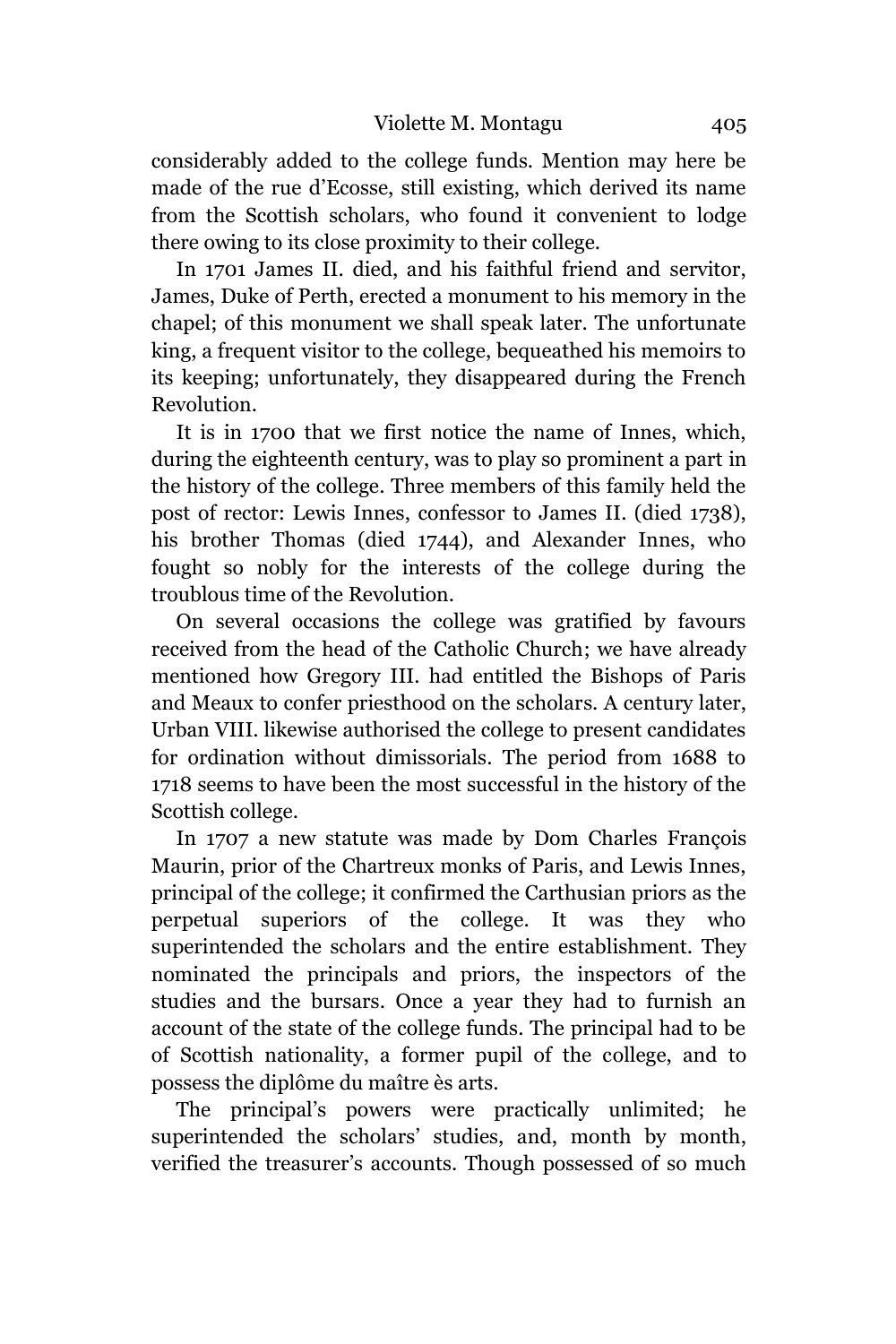authority, he was nevertheless obliged to devote all his time to the pupils' interests, and could not absent himself for more than three months at a time without special permission. If this absence was prolonged beyond six months, he was deprived of his salary and post. The purveyor was nominated for three years, at the end of which time he could be re-elected; it was he who managed all the monetary affairs, superintended the purchase of provisions, clothing, and furniture, managed the servants, and attended to the letting of the houses belonging to the college. He could not spend more than 200 livres at a time without special permission, and was on no account allowed to sign any papers or conclude any business without first obtaining the prior and treasurer's approval. The two offices of treasurer and purveyor were kept entirely distinct; however, in the absence of the treasurer, the purveyor might on occasion take his place.

The principal, purveyor, and inspector of studies lodged in the college itself. As will be seen, their salaries were modest: the principal receiving 250 livres per annum, the purveyor 200 livres, with 50 livres for petty expenses, and the inspector of studies 200 livres. Of the different scholars the 'étudiants-clercs' received 8 livres yearly, and the 'étudiants-prêtres' 12 livres; a subsidy of 200 livres was granted to any student who left the college to become a missionary.

The inspector of studies was appointed to keep order among the scholars; he superintended their studies, and shared the post of librarian with the principal.

It is much to be regretted that so little is known about the library. The first mention we find of it is in a document preserved at the Archives Nationales, dated 1660, when it appears to have possessed 30 printed volumes and about 225 manuscripts, among which were the documents concerning the foundation of the college, the *Heures d'Anne de Bretagne* (a very rare work), and the cartulary of the church of Glasgow.

The Bibliothèque Mazarine possesses a manuscript in folio,<sup>1</sup> entitled 'Statuta collegii Scotorum Parisiensis,' which contains the rules of the library. M. Alfred Franklin, in his excellent work,

<sup>1</sup>Bibliothèque Mazarine, Manuscrits, 2413.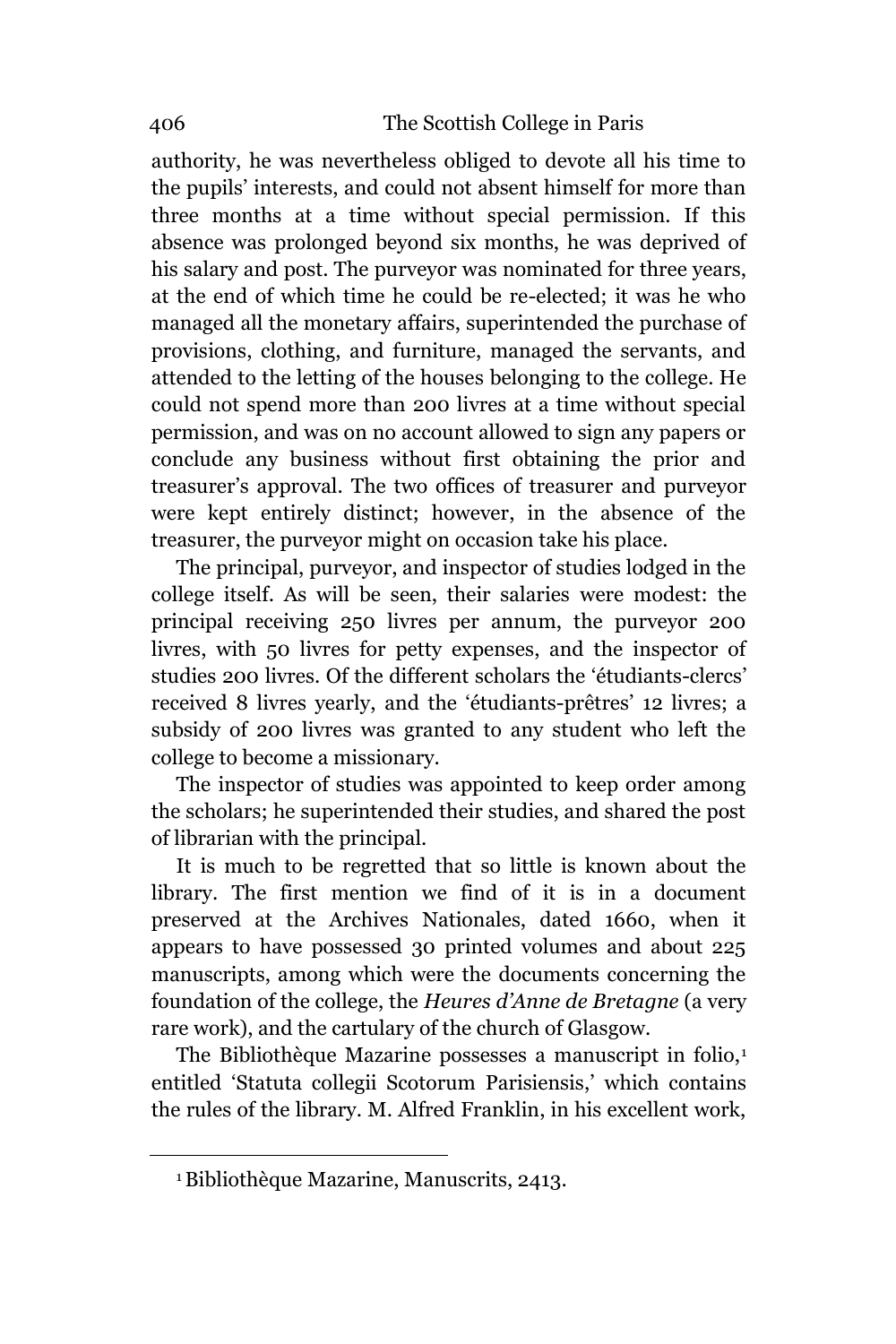## Violette M. Montagu 407

*Les Anciennes Bibliothèques de Paris,* declares that he has never met with a more complete or better chosen set of rules. The inspector of studies had to see that all the volumes were properly arranged and inscribed in two catalogues, one of which was in his keeping and the other in the principal's keeping. The librarian was responsible for any damage done to the books. Every year, as well as at the expiration of his term of office, he was obliged to produce all the volumes inscribed in the catalogue.

We here reproduce chapter ix. of the said rules:

## *De Bibliotheca Collegii*.

I. Præfectus studiorum pro tempore ordinarius erit bibliothecæ custos.

II. Omnes libri in bibliotheca collegij nomine inscribantur, et in quibus deest, suppleatur; et, quam meliori fieri potest ordine, loculis conserventur.

III. Inventarii librorum duo serventur exemplaria, unum penes primarium, alterum penes custodem, cui, quando claves traduntur, significatur ipsum, in annua lustratione et cum officio decedet, juxta illud inventarium singulorum librorum rationem redditurum.

IV. Nullus liber a quocunque e bibliotheca extrahatur vel commodetur, nisi post descriptum in regesto (quod in eum usum in bibliotheca servabitur) manu mutuantis vel custodis, libri titulum, et nomen ipsius cui mutuo datur, cum nota diei et mensis, et ordinali bibliothecæ numero.

V. Cavebit diligenter custos ne libri extraneis aut omnino foras extra collegium commodentur. Majori adhuc cautela aget, si de libris rarioribus, majoris pretii, aut qui pluribus constant voluminibus, primario aut proprimario visum fuerit aliquos commodare alicui de cujus fide constat.

VI. Inventarium sive catalogus librorum, et regestum librorum mutuo datorum, diligenter a primario in lustrationibus inspicientur, ne quid desit, et libros de novo datos vel emptos inventari*o* curabit ascribendos, cum nomine donatorum, si qui sint.

VII. Libri hæretici et prohibiti in hac diœcesi seorsim in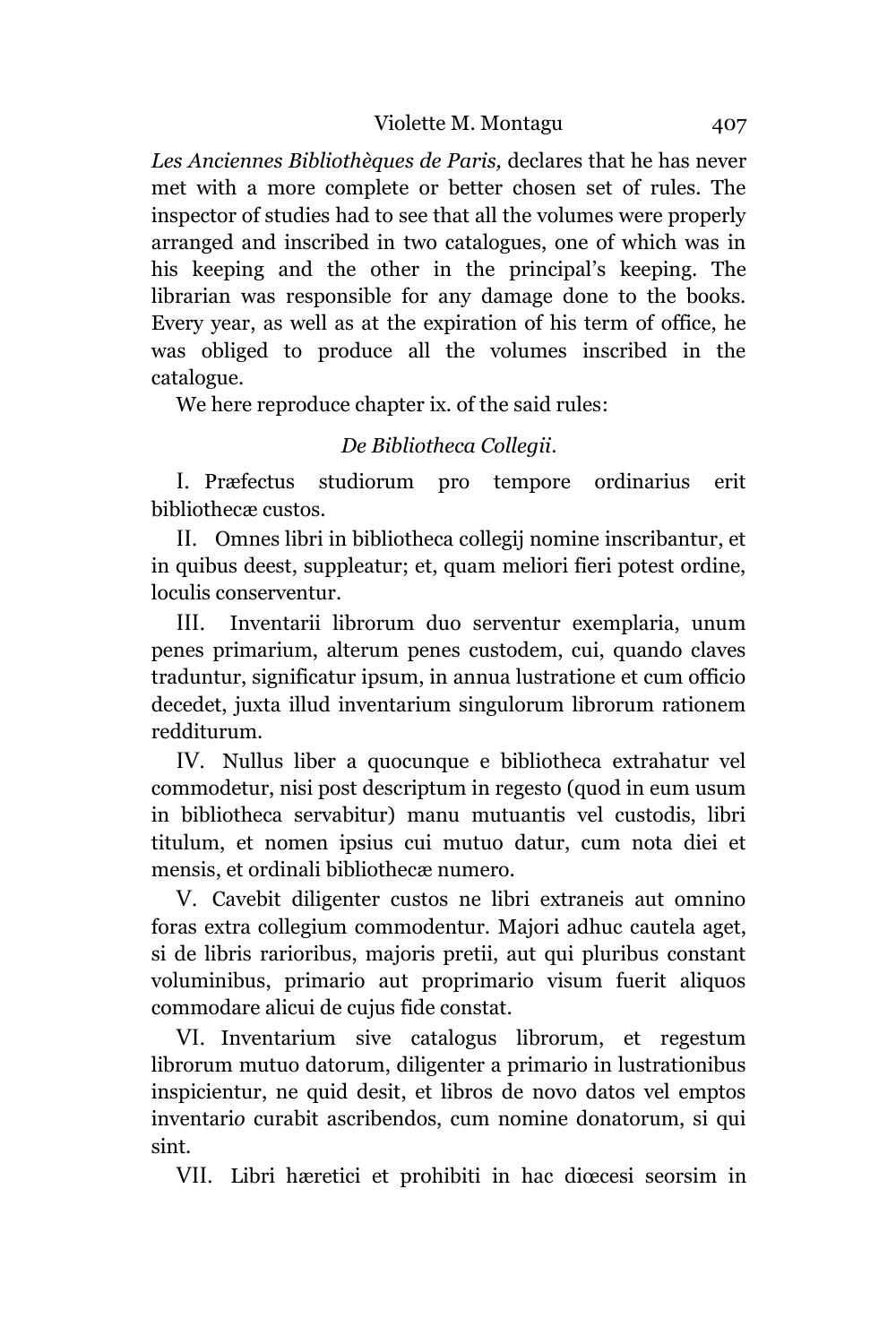tabulario sub clave conserventur.

VIII. Unicuique socio collegii, in sacris duntaxat ordinibus constitute, aditus et clavis bibliothecæ conceditur, post emissum infra scriptum promissum de observandis his statutis. Non tamen ei licebit quemvis librum, etiam in proprios usus, e bibliotheca extrahere, nisi de licentia custodis, et descripto prius in regesto mutuatorum libri titulo; alteri autem cuicunque libros e bibliotheca mutuo dare penitus ei licebit.

IX. Præfectus etiam bibliothecæ cum admittitur, hanc infra scriptam promissionem, perlectis his statutis, coram primario et procuratore faciet; eademque exigetur ab unoquoque cui aliquæ bibliothecæ clavis concreditur.

'Ego infrascriptus, spondeo et promitto quod, omni qua potero cura et diligentia, cavebo ne libri bibliothecæ hujus quovis modo abstrahantur, deperdantur, permutentur, deformentur, sive per me vel per alios; et quod, si quid horum acciderit mea vel aliena culpa, superioribus fideliter indicabo; quodque omnia et singula suprascripta statuta circa bibliothecæ custodiam exacte observabo, et ab aliis, in quantum potero, observari curabo. In cujus rei fidem præsentibus manu propria subscripsi in dicto collegio, die . . . mensis . . . anni . . . N. N.'

X. Servetur etiam a præfecto index librorum omnium classicorum; habeatque libellum in quo quoscunque eorum in alumnorum usum dederit describet.

It is strange to think that, with all these precautions for the preservation of their books, the college authorities never stamped or marked them in any way.

A little more than a century later, during the French Revolution, Messieurs Dupasquier and Naigeon, in an official report made to the Comité d'Instruction Publique, said: 'In the ci-devant Collège des Ecossais we found a quantity of books piled one on the top of the other, and about thirty engravings in the sacristy behind the choir.'

Up to the second quarter of the eighteenth century the college formed many worthy missionaries; but we learn from a report made by Monseigneur Lercari to the Prefect of the Propaganda, that religious dissensions, caused by the success of Jansenism among the students, induced many to abandon the priestly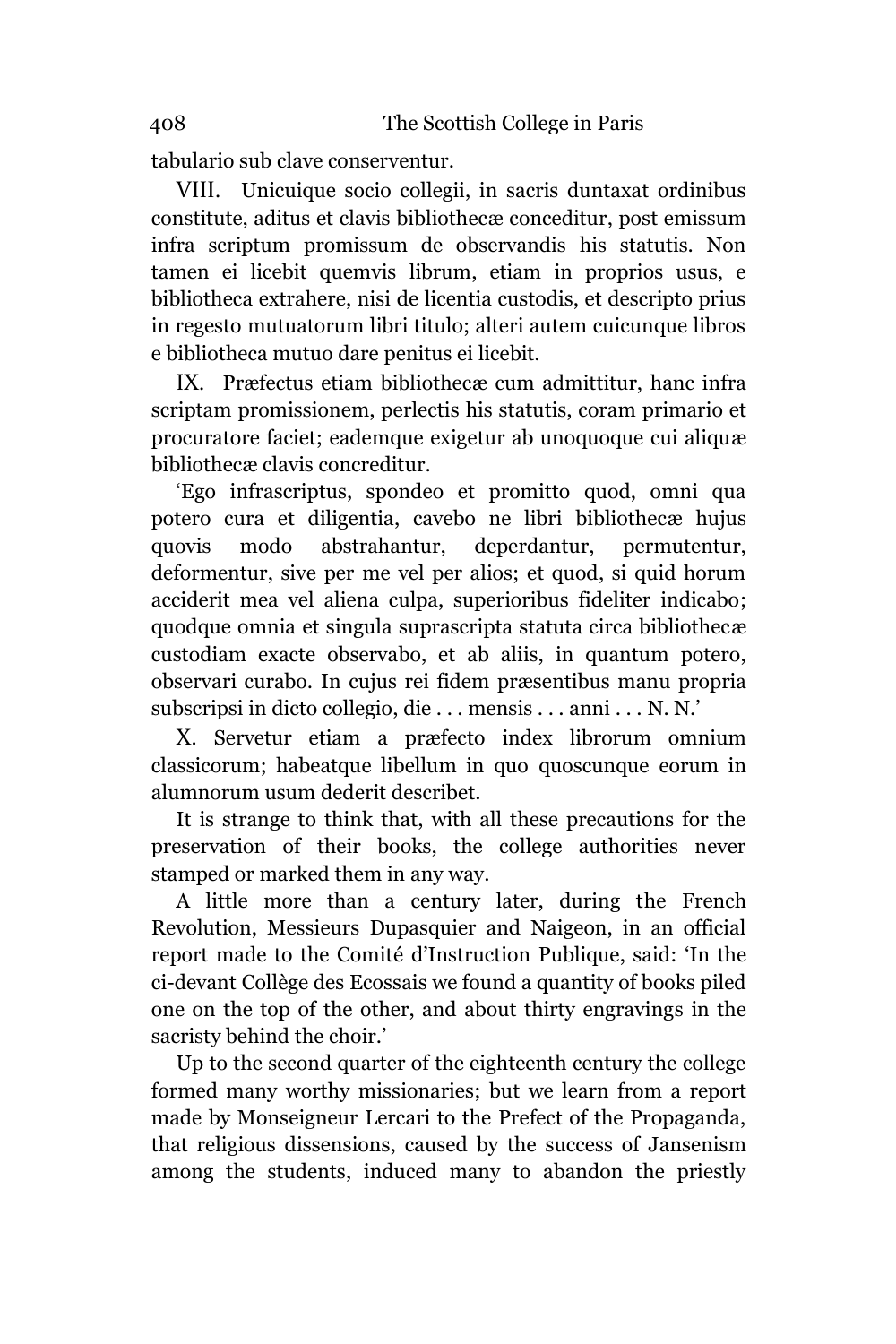calling and to enter the army. Indeed, from 1737 to 1764 no priests were ordained from the college.

A decree having been made, September 7th, 1762, by which all the smaller university colleges were united into one large one, that of Louis-le-Grand, the Scottish scholars loudly protested, declaring that they, as foreigners and bursars, not ordinary scholars, could not be touched by such a decree. So well did they plead their cause that they succeeded in keeping their independence.

In the beginning of the French Revolution it seemed for a while as if the college would escape molestation. A law passed by the Assemblée Nationale, November 7th, 1790, ordained that all religious institutions and educational establishments founded in France by foreigners should continue to enjoy all former rights and liberties. The following year Dr. Geddes, vicar apostolic, came to Paris to look after the college interests. He found it, indeed, in a pitiable condition, one student, one priest, and the principal, the abbé Gordon, being the sole inhabitants of what was once a flourishing institution. Dr. Walsh, of the Lombard College, received Dr. Geddes, and together they endeavoured to put new life into the old college. But the decree of August 18th, 1792, and the law of August 30th, ordering the closing of all secular establishments and the sale and sequestration of all property owned in France by foreign communities, completely destroyed all hopes of success.

The College Committee did not allow their college to be confiscated without protesting, affirming that their establishment was only the foreign branch of a home community. The Convention recognized their rights, and decreed, February 14th, 1793, that the law of August 30th, 1792, did not touch their college, and that they might continue to occupy it until further notice.

The decree of March 8th ordering the sale of all property belonging to the French colleges and religious institutions, excepted those establishments still provisionally governed by their former administrators abroad. Two months later a decree was passed, May 9th and 11th, 1793, followed by the laws of the 19th Vendémiaire and 13th Pluviôse, second year of the Republic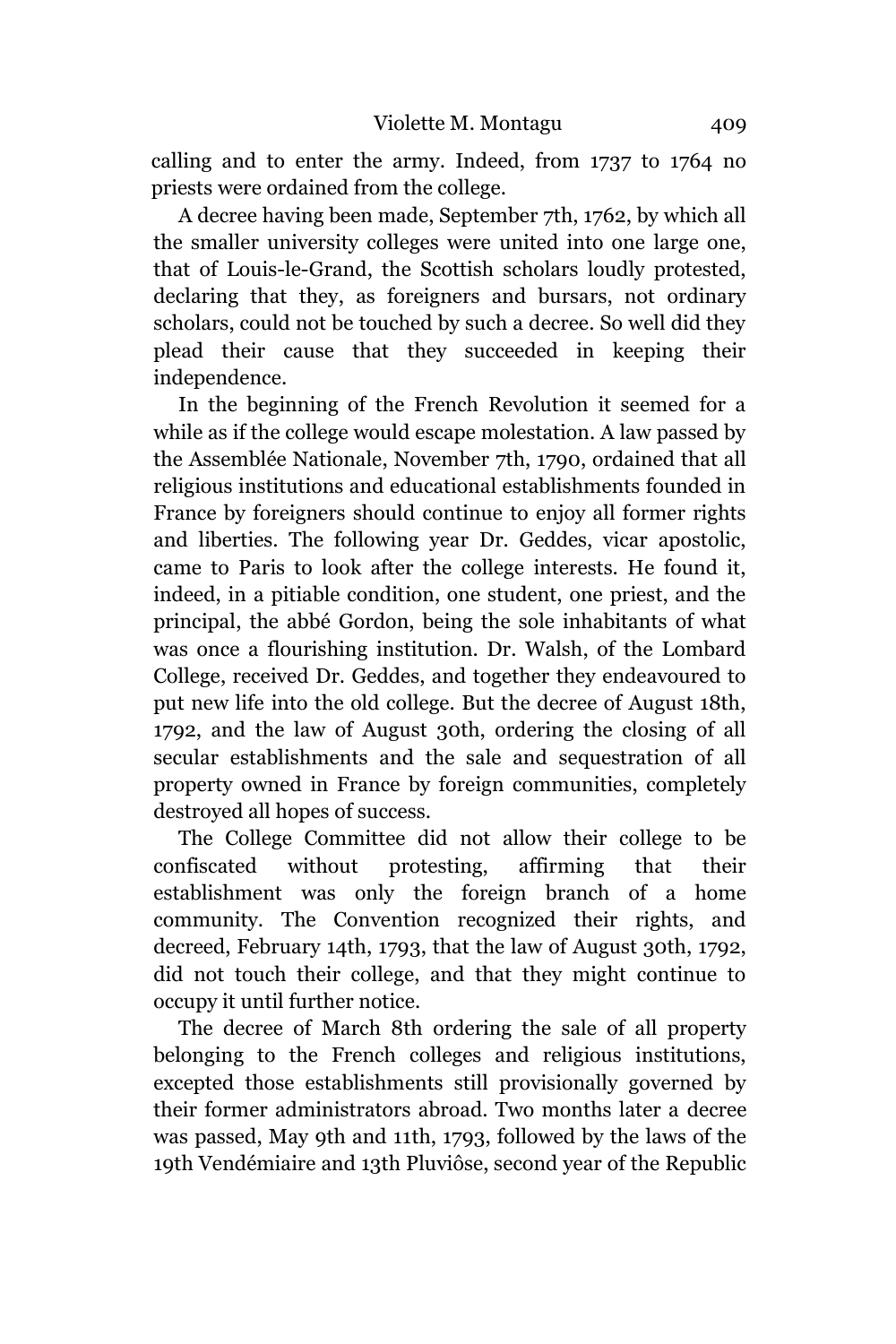(October 10th, 1793, and July 1st, 1794), ordering the confiscation of all property owned in France by subjects whose rulers were at war with the Republic. These measures, of course, meant annihilation to the Scottish College. During some months (1793-94) the college had been used as a prison, and Saint-Just, on the 9th Thermidor, was imprisoned here for several hours until his friends came to liberate him.

On the 15th Nivôse, an II. de la République (January 4th, 1794), the Commune ordered the confiscation of all the valuables owned by the Scottish College; on the 18th of this same month the commissioners of the Section of the Sans-Culottes executed this order and affixed their seals to all the doors of the building. Soon after the college archives and library were removed to the Bureau du Domaine National. Again the committee protested, and the Commune, by the law of the 14th Nivôse, an III. (3rd January, 1795), ordered the college to be reinstated.

The Bureau du Domaine National du Département de la Seine also decided, on the 13th Brumaire, an IV. (November 4th, 1795), to restore the college, with all its property, to its rightful owners.

The prime factor in this restoration was Alexander Innes, nominated purveyor, August 17th, 1794, by the prior of the Chartreux. On the 5th Vendémiaire, an V. (September 26th, 1796) he saw his untiring efforts crowned with success, and received back from the Bureau du Domaine National all the deeds and titles, which once more reinstated the college.

During the next eighteen months the college enjoyed a peaceful existence. The Directoire, however, on the 6th Prairial, an VI. (May 25th, 1798), wishing to enforce the law made 13th Pluviôse, an II., ordered the sale as national property of all establishments belonging to foreigners living in France. A law having been made the previous year (July 13th, 1797) whereby the Collège des Ecossais had been, as a charitable institution, exempt from confiscation, the Directoire formed another law, 13th Messidor, an VI. (July 11th, 1798), deciding that all scholarships were to be united together at the Prytanée Nationale. The Consuls on May 24th, 1800 (4th Prairial, an VIII.), confirmed this decision, and ordered that a certain number of places should be reserved in the Prytanée for the Scottish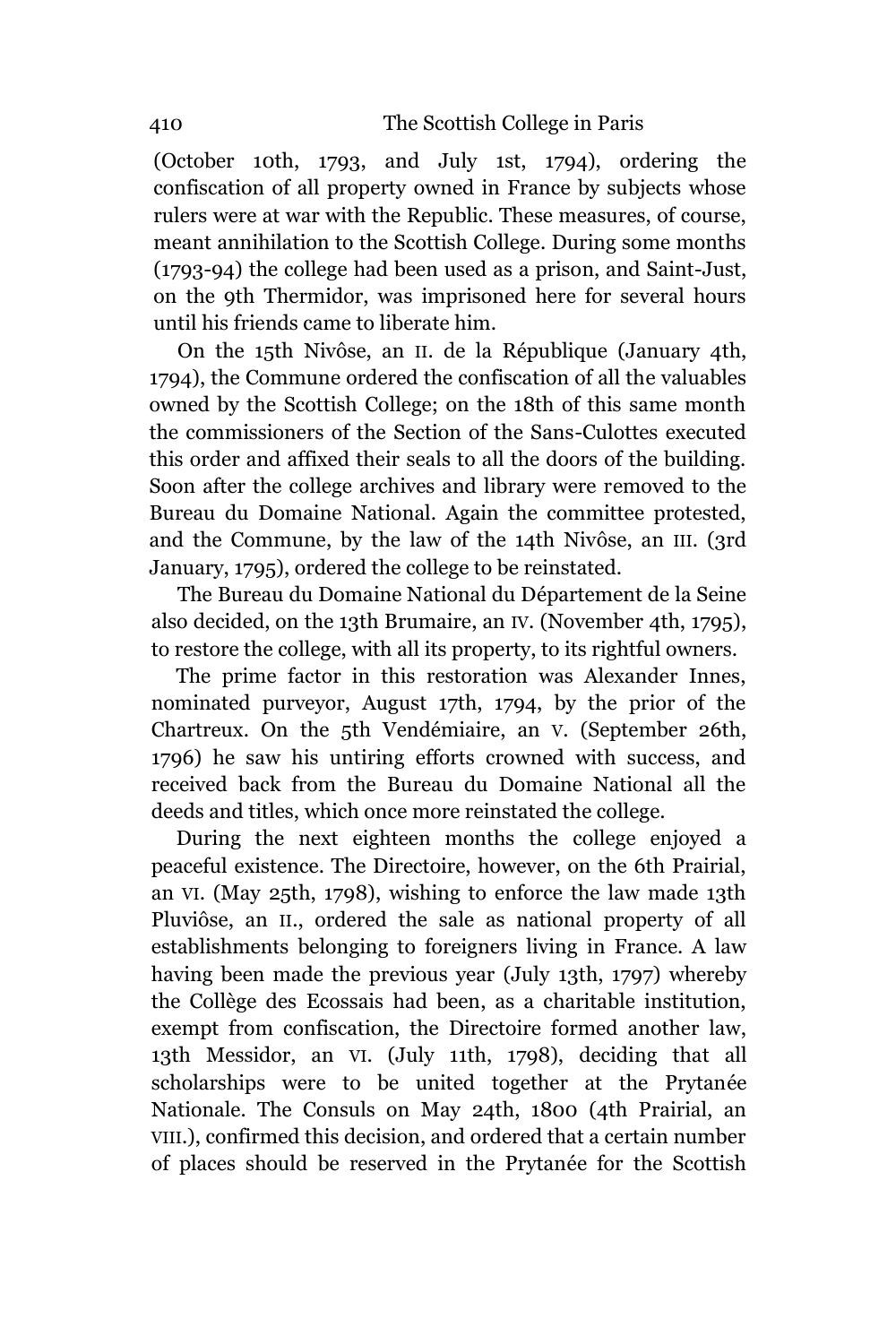scholars. This aroused new protestations, and the Directoire on the 19th Fructidor, an IX. (September 6th, 1801), annulled this decree, and decided that the colleges were to be allowed to enjoy their former rights, their funds to be managed gratuitously by a Bureau according to the rules made by their benefactors, no monies to be paid without the approval of the Secretary of State. The 24th Vendémiaire, an IX. (October 16th, 1802), the Irish and Scottish colleges situated in other towns in France were united to those in Paris. The scholars, meanwhile, were boarded at the Prytanée Nationale. The funds of the English college were likewise joined to those of the Irish and Scottish colleges, to be managed by the above-mentioned Bureau. The 24th Floréal, an XIII. (May 14th, 1805), with the consent of Dr. Cameron, the scholars of the Scottish college went to dwell in the Collège des Irlandais, rue des Irlandais.

On November 15th, 1808, it was decided (with Napoleon's approval) that the management of the college funds was to be given over to the principal and committee of the Université Impériale. On September 23rd, 1813, it was decreed that the funds of the three colleges were to be managed separately, as complaints had been made and none of the parties were satisfied.<sup>1</sup> In 1814 Dr. Walsh, the administrator, was able to publish a satisfactory report of the college affairs. He says: 'I took charge of the Scottish section in a state of ruin, with a proven debt of 23,349 francs, and I left it with an income of 11,000 francs and its buildings repaired.'

Dr. M'Pherson, who came to Paris about the year 1815, found the funds in a very prosperous condition, thanks to Dr. Walsh's able management. The college buildings, being no longer inhabited by the Scottish scholars, were sub-let to the committee of another educational establishment. In 1816, with the approval of Louis XVIII., Dr. Farquharson was appointed superior of the Scottish section; this Dr. Farquharson had formerly been superior of the Scottish College founded at Douai in 1559 by

<sup>1</sup> The abbé Gordon, notwithstanding his great age (being at that time 75), begged to be allowed to resume his duties as rector.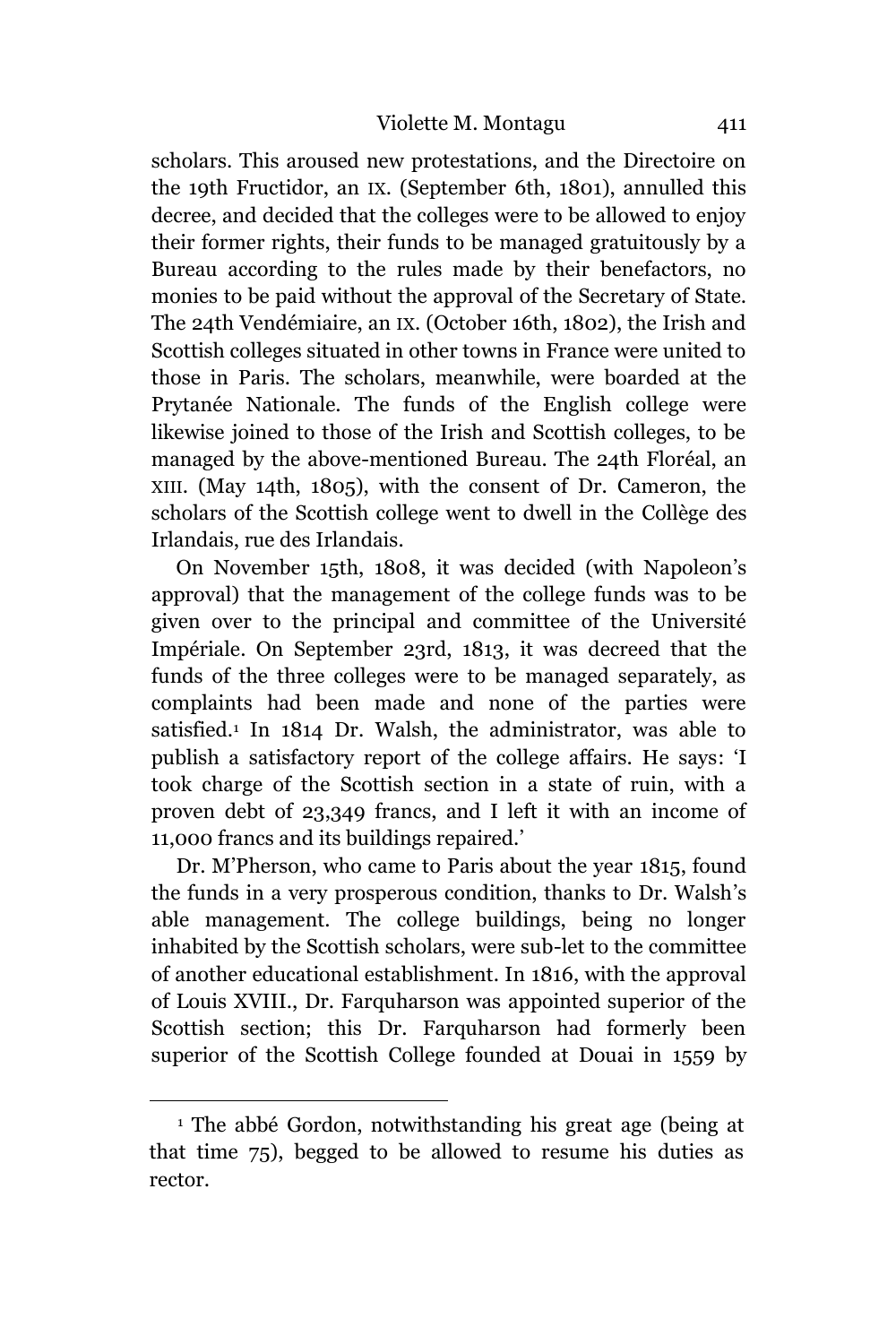Mary Queen of Scots. Dr. Farquharson died in 1817, and was succeeded by the abbé Desjardins, a French priest. December 27th, 1818, saw once more the funds of the three colleges reunited; a paid trustee, as well as a treasurer and secretary, were engaged, and their salaries paid out of the common fund. In 1818, although the college's revenue had increased to the sum of 14,000 francs, the Scottish committee again protested, alleging that their portion of the funds was too small to permit or any salaries being paid. Their cause, eloquently pleaded by Dr. Paterson, received a favourable hearing, and on March 3rd, 1824, their funds were separated from those of the English and Irish Colleges, on condition that the said funds should be administered by a Catholic priest of Scottish nationality appointed by the Secretary of State; the Scottish administrator might also delegate his authority to a French priest appointed by the same Secretary of State. The aspirants to holy orders, whose nomination was to be subject to the Secretary's approval, were to complete their studies at different French seminaries.

The Collège des Ecossais was sold in 1846 to M. Chevallier, who turned it into a private school. M. Régis Grousset is now the director, and under his management the 'Institution Chevallier,' as it is still called, has become a very prosperous establishment, frequented chiefly by candidates for the baccalauréat ès lettres.

In 1874 the abbé Jouannin, prior of the Séminaire de Saint-Sulpice, Paris, was appointed to manage the funds of the Scottish College, now only extant in name. The pupils were placed, according to age, either at the seminary of Issy (near Versailles), or at the seminary of Saint-Sulpice. It is interesting to note that the old farm, 'La Fermette,' at Grisy, still belongs to the Scottish College fund, and that owing to the rise of value in land, its revenue has considerably increased.

In 1906 the law 'des Congrégations' came into force, by which all religious institutions were bound to furnish information concerning the source of their revenues, and to submit to an annual visit from the municipal authorities. The Séminaire de Saint-Sulpice, having refused (with numerous other religious establishments) to submit to this law, its scholars were dispersed; and the Scottish students, to the number of 16, went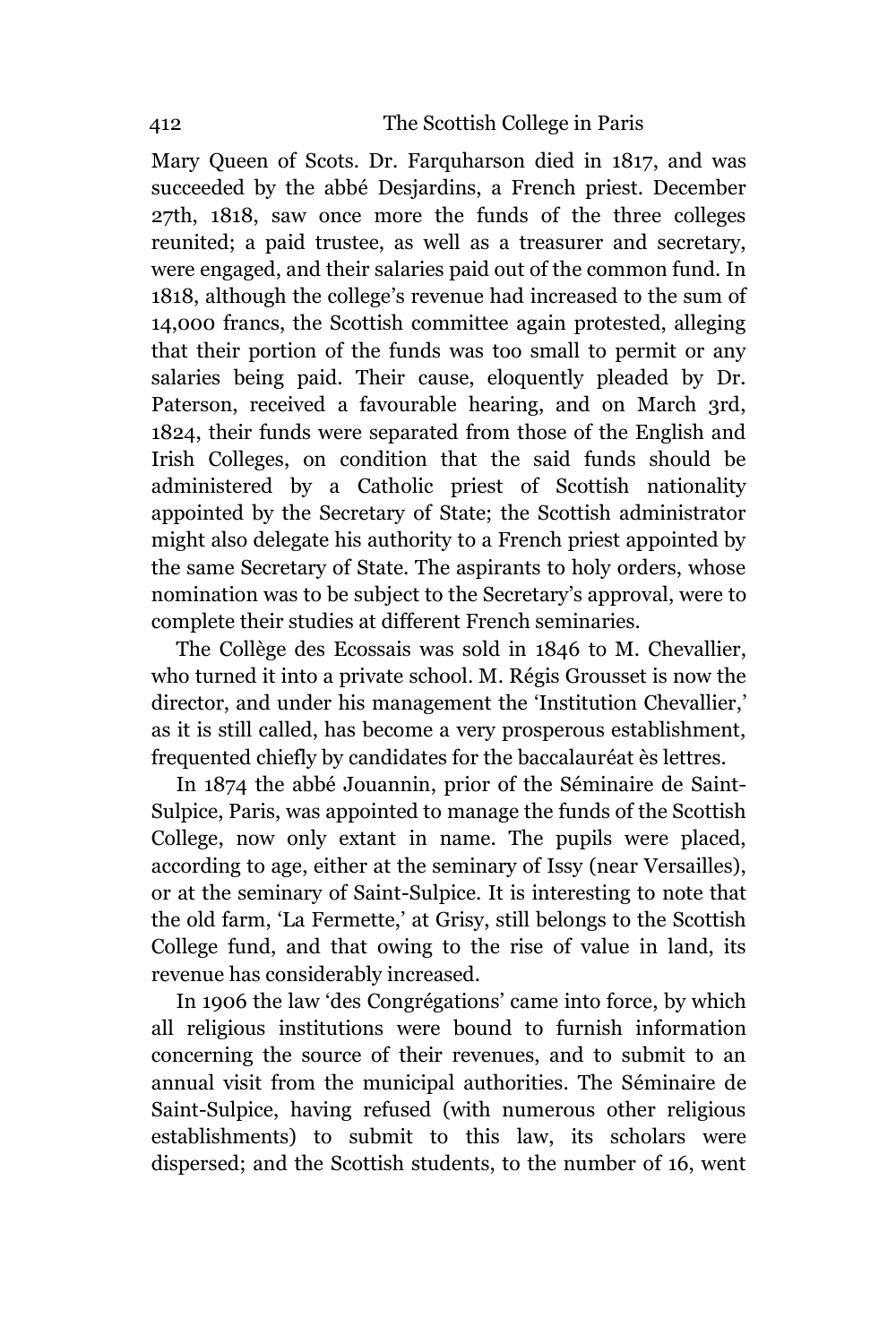to study at the theological schools of Issy and the newlyestablished institution at No. 19 rue Notre Dame des Champs, Paris.

The old building of the 'Collège des Ecossais' has not altered much since the middle of the eighteenth century. Over the entrance is affixed a small black marble tablet forming the crown of the archivolt, and bearing in gilt letters the inscription: *'*College des Ecossois.' The arched doorway, decorated with a wood carving representing Saint-Andrew's Cross and initials, leads one into the hall, upon entering which one is struck by the magnificent black oak staircase reaching to the top storey. Some of the glass doors are decorated with Saint-Andrew's *C*ross, and the handsome bronze door-handles, also bearing the cross and initials, are well worth attention. By the courtesy of the director of the institution, strangers are permitted to visit the chapel, which, though much altered, must always be interesting to lovers of Scottish history. Nearly one half of the chapel has been partitioned off to serve as a museum of physics and entomology, leaving but one bay and the choir to serve as chapel. Over the altar is a large picture representing the martyrdom of Saint-Andrew.

A full-length portrait of James III. is to be seen in the principal's study; it represents the Pretender in armour.

In the museum the fine oak furniture carved with thistles and the cross and initials of Saint Andrew should be examined.

On one of the northern pillars in the chapel is a black marble slab, arched at the top, surmounted by the armorial bearings<sup>1</sup> of David and Bethune, with the following inscription:

D. O. M. Anno Dom. MCCCXXV. Regnante in Gallia Carolo Pulchro et

<sup>1</sup> The archbishop of Glasgow's escutcheon, with the motto : 'Ferendum vincas,' bears a chevron with three estoiles: James Bethune's shield is quartered argent with fesse gules, together with three muscles argent, and chevron or sable, with an otter's head argent; beneath the shield is a dolphin bearing a round fruit in its mouth. The escutcheons are further ornamented with the archbishop's hat, mitre, cross, and crosier.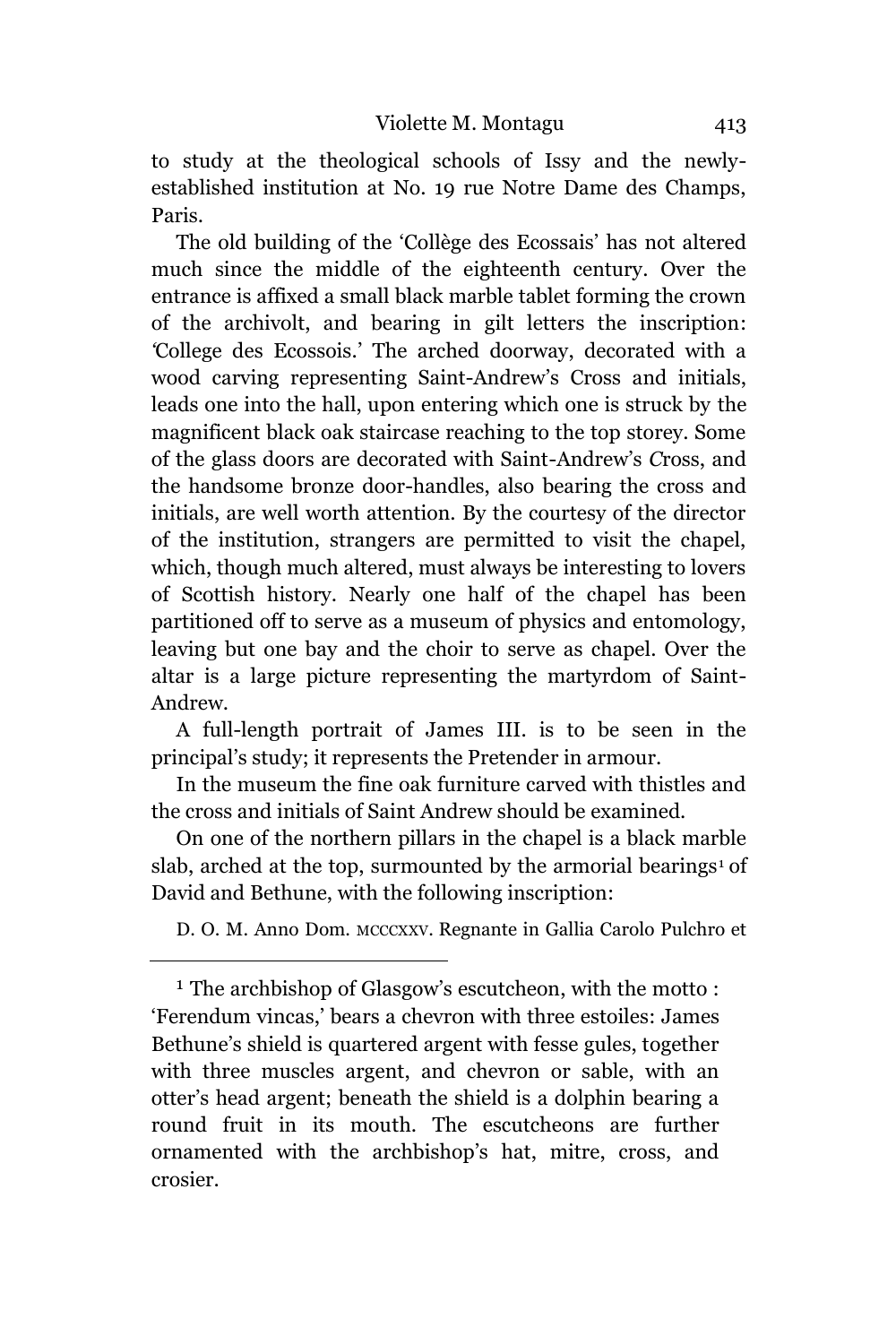Roberto de Bruce Regnante in Scotia, antiquo fœdere conjunctis David de Moravia, Episcopus Moraviensis in Scotia hoc Collegium fundavit: A° D<sup>ni</sup> MDCIII. Iacobus de Bethun Archiepiscopus Glasguensis in Scotia, novam Fundationem instituit, Præposito in perpetuum administrationi Ven. P. Domno Priore-Cartusiæ Parisiensis, A<sup>o</sup> D<sup>ni</sup> MDCXXXIX., conjunctio utrius que Fundationis in unum et idem Collegium ab Archiepiscopo Parisiensi facta, auctoritate Regis et Supremi Senatus Parisiensis sancita est. Vtrjusque fundatoris Memoriæ Primarius, Procurator et Alumni Hujus Collegij P. P. Requiescant in pace.

This tablet measures 31½ inches by 17½.

Unfortunately, many of the tablets and tombs have disappeared; however, the *Collectanea topographica et genealogica* (volume vii. page 34) gives a plan representing the different positions occupied by the monumental tablets, and with the help of this plan it is easy to imagine the chapel as it was in its original state.

One of the college statutes contained a clause that a yearly mass was to be said for the repose of the souls of David, bishop of Murray, and James Bethune: 'Singulis annis, omnes magistri et alumni hujus collegii interesse tenentur togati sacro celebrando die nono januarii in capella collegii pro primo fundatore, Davide de Moravia, episcopo moraviensi, et apud Sanctum Joannem Lateranensem, die vigesima quarta aprilis, sacro celebrando cellegii expensis pro secundo fundatore Jacobo de Bethun, archiepiscopo Glasguensi, et utroque die lautius prandium eis conceditur.' 1

In the centre of the second bay of the nave was a flat stone tomb, bearing the following epitaph engraved on a large oval slab, the top ornamented with palms encircling the initials R.B., and supported by a cenotaph decorated with mouldings, under which was a winged skull crowned with laurel leaves placed between two flaming urns:

Hic jacet fælicis memoriæ sacerdos, Robertus Barclaius, ex nobili familia apud Scotos, hujus quondam collegii gymnasiarcha dignissimus et de patria sua optime meritus. Illi ingenium perspicax, judicium accuratum, mores casti, fides eo ferventior quo rarior inter suos, totaque vita ad amussim Evangelii castigatissima. Collegium olim prope

L,

<sup>&</sup>lt;sup>1</sup> Bibliotheque Mazarine, Ms. 3322, p. 14.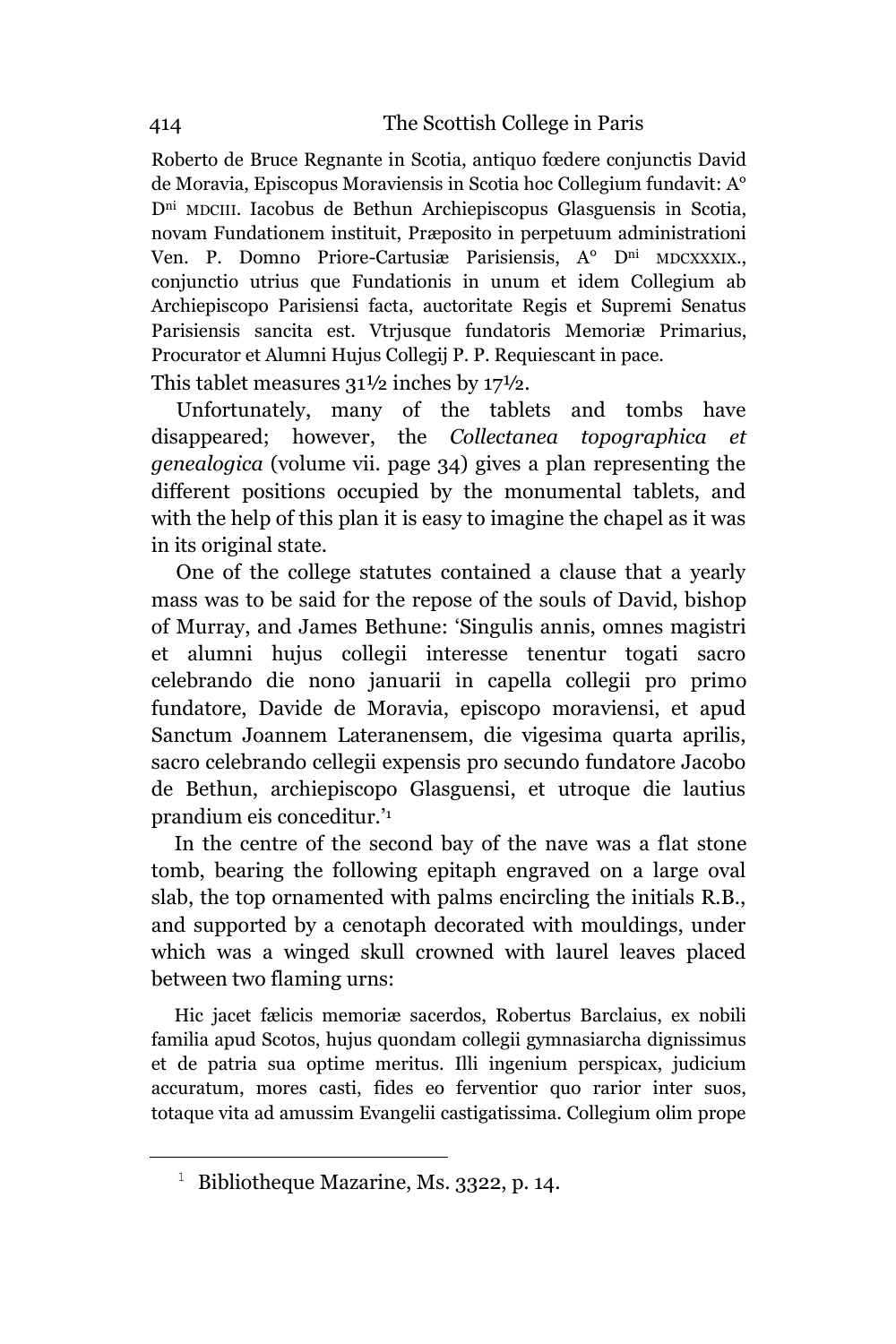Grassinaum situm huc, in locum magis commodum transtulit, domunque et ædem sacram extruendas curavit, disciplinam pene collapsam restituit, tandemque, collegio hærede instituto, obiit VII idus februarii, anno Domini M.D.CLXXXII, ætatis suæ circiter LXX, regiminis xxx. Requiescat in pace.

To the right of this tomb was buried the heart of Lewis Innes, under a rectangular slab of white marble, which bore the following inscription in a heart-shaped frame ornamented with a skull crowned with laurel and cross-bones:

Hic situm est cor domini Ludovici Innese, presbyteri, Reginæ matri Magnæ Britanniæ, dein Jacobo III. Regi eleemosynarii, hujus collegii primarii et benefactoris insignis Obiit die 11 februarii Anno Domini M.D.CCXXXVIII. Ætatis LXXXVII. Requiescat in pace.

In the part of the chapel now used as a museum we find all that still remains of the monument erected to the memory of James II. by his faithful and devoted servitor, James Drummond, Duke of Perth. A print of this monument, as designed by Louis Garnier, exists in the Collection Clairambault. Before the re-arrangement of the chapel, it was on the right hand side of the nave in the third bay, exactly facing the chapel door. This monument, even now by far the most important in the building, was composed of a large grey marble pedestal, supporting a black marble sarcophagus, on the top of which was a small obelisk standing on another pedestal on which was a little vase; this pedestal was half hidden by fringed and tasselled curtains, all in white marble. In the centre of the pedestal supporting the obelisk was an urn in gilt bronze, decorated with a royal crown; in this urn James II.'s brain, according to his desire, was enclosed after his death in 1701; cupids were seated on either side of the pedestal. To the top of the obelisk was fixed a medallion, surrounded by palms, bearing the king's portrait under another royal crown. A sword and sceptre were placed between two bronze lions' heads above the sarcophage. Two large armorial cartouches were affixed, one in the centre of the sarcophage and the other on the basement of the mausoleum. Unfortunately, all these ornaments (which were in gilt bronze), together with the urn containing the brain of James II., disappeared during the French Revolution.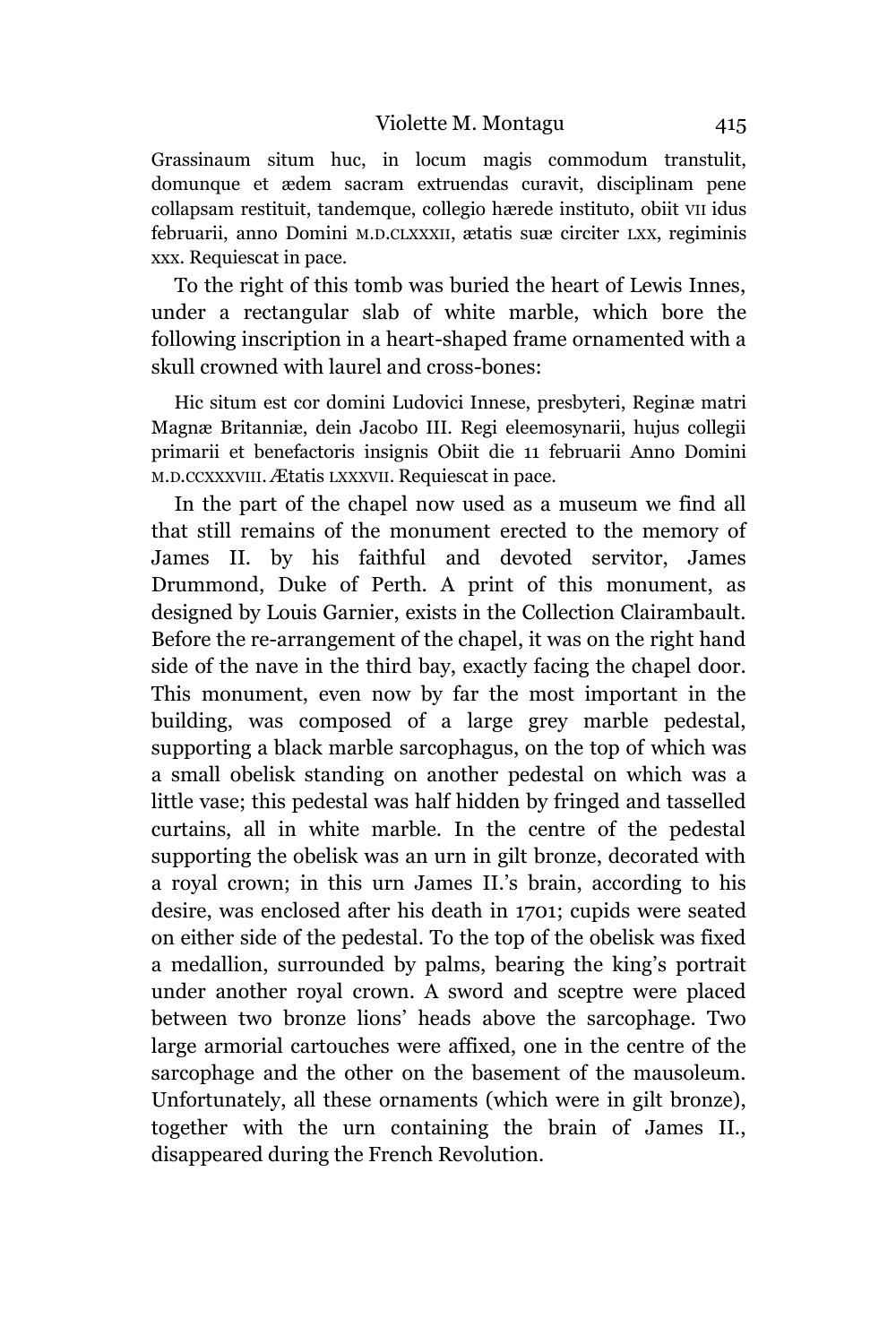Some few years ago, M. Grousset, while making some excavations previous to opening a passage between two of the college buildings, found the leaden casket which had once contained the prince's brain. Though filled with cement and painted to imitate the marble, the holes left by the nails where the ornaments were torn off the stone are distinctly visible.

All that remains of the once handsome mausoleum is the white marble obelisk and the long black marble tablet, on which the following inscription is still legible:

D. O. M. Memoriæ augustissimi principio Jacobi II<sup>di</sup>, Magna; Britanniæ etc. Regis. Ille partis terra ac mari triumphis clarus, sed c*o*nstanti in Deum fide clarior, huic regna, opes et omnia vitæ florentis commoda postposuit. Per summum scelus a sua sede pulsus, absalonis impietatem, Achitophelis perfidiam et acerba Semei convitia invicta lenitate et patientia, ipsis etiam inimicis amicus, superavit. Rebus humanis major, adversis superior et cœlestis gloriæ studio inflammatus, quod regno caruerit sibi visus beatior, miseram hanc vitam felici, regnum terrestre cœlesti commutavit. Hæc domus quam pius princeps labantem sustinuit et patrie fovit, cui etiam ingenii sui monimenta, omnia scilicet sua manuscripta custodienda commisit, eam corporis ipsius partem qua maxime animus viget, religiose servandam suscepit. Vixit annis LXVIII, regnavit XVI, obiit XVII kalendas octobris, anno salutis humanæ M.D.CC.I. Jacobus dux de Perth, præfectus institutioni Jacobi III, Magnæ Britanniæ etc. Regis, hujus domus benefactor, mœrens posuit. F. P. L. Garnier, 1703.

The entrails of Marie-Beatrix d'Este, second wife of James II, were buried beneath a rectangular slab of white marble at the foot of her husband's monument. The inscription ran:

D. O. M. Sub hoc marmore condita sunt viscera Mariæ Beatricis Reginæ Magnæ Britanniæ, uxoris Jacobi II, matris Jacobi III, Regis. Rarissimi exempli princeps fuit, fide et pictate in Deum, in conjugem, liberos eximia, caritate in suos, liberalitate in pauperes, singulari. In suprem*o* regni fastigio christianam humilitatem, regno pulsa dignitatem majestatemque retinuit; in utraque fortuna semper eadem, nec aulæ deliciis emollita nec triginta annorum exilio, calamitatibus, omnium prope carorum amissione fracta quievit in Domino VII maii, anno M.D.CCXVIII Ætatis anno LX°.

Under a l*o*zenge-shaped white marble slab, close to the above, were placed the entrails of Louise-Marie Stuart, second daughter of James II. and Marie-Beatrix d'Este. It bore the following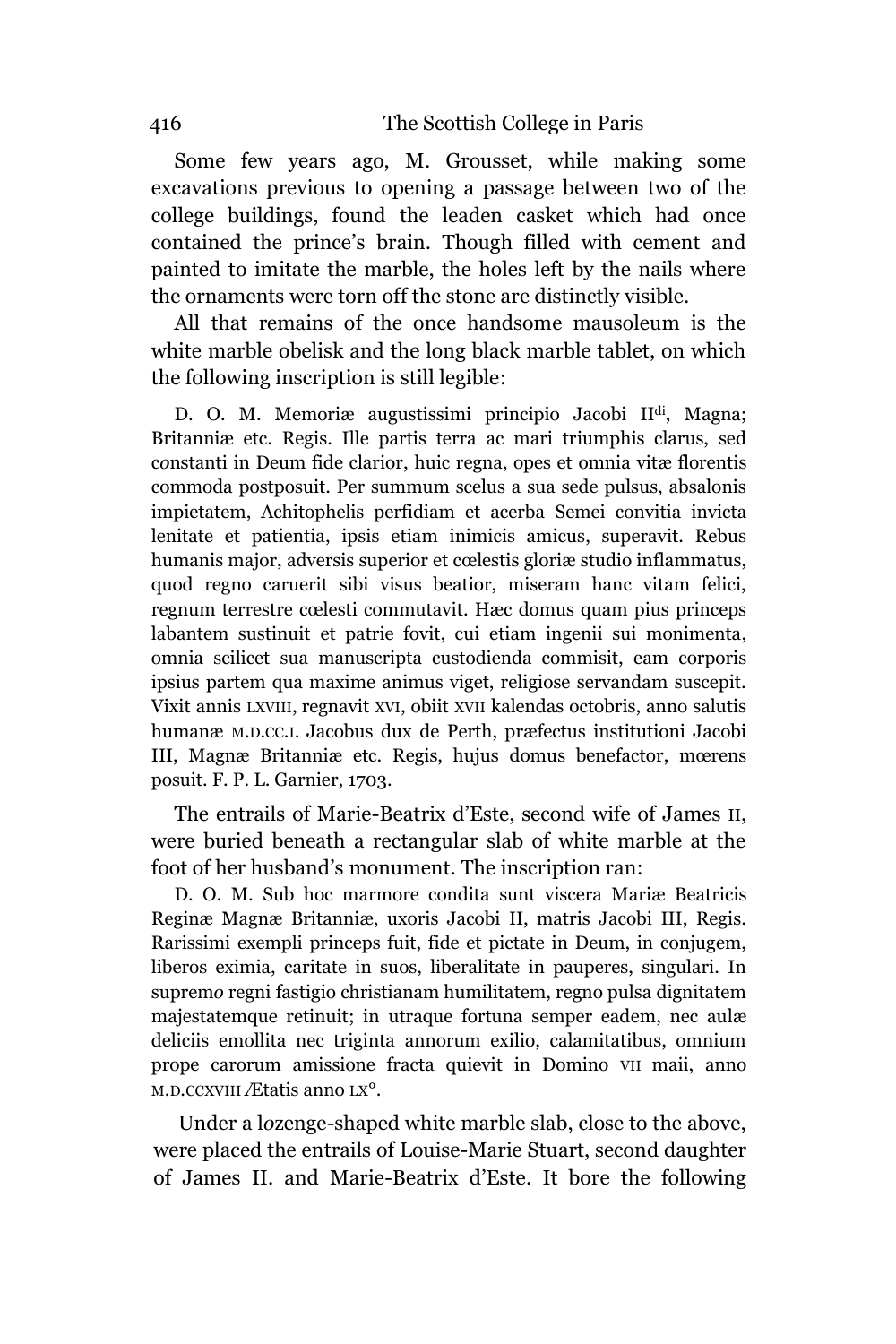inscription:

D. O. M. Hic sita sunt viscera puellæ regiæ, Ludovicæ Mariæ, quæ Jacobo II, Majoris Britanniæ Regi, et Mariæ Reginæ divinitus data fuerat, ut et parentibus optimis perpetui exilii molestiam levaret et fratri dignissimo regii sanguinis decus, quod calumniantium improbitate detrahebatur adsereret. Omnibus naturæ et gratiæ donis cumulata, morum suavitate probata terris, sanctitate matura cœlo, rapta est ne malitia mutaret intellectum ejus, eo maxime tempore quo spe fortunæ melioris oblata, gravius salutis æternæ discrimen videbatur aditura XIV kalendas maii MDCCXII, ætatis anno XIX.

The heart of Mary Gordon, duchess of Perth, was interred at the foot of James II.'s monument under a rectangular tablet of white marble bearing the following inscription surrounded by a heart-shaped frame:

Hic situm est cor Mariæ de Gordon de Huntly, ducissæ de Perth primaria; apud Reginam Magnæ Britanniæ matronæ. obiit XIII martii, anno Domini M.DCCXXVI.

At the end of the nave, to the right, a large slab of white marble bordered with black, was sunk into the pavement; this slab was curved at the top and bore the Drummond arms (shield or, with three fesses gules) and an inscription commemorating James, Duke of Perth, died 1716.

To the left of the above tomb was another exactly similar, to the memory of James, Duke of Perth, died 1720.

Facing the inscription to James Bethune and David, bishop of Murray, and fixed to the other pillar, was an epitaph engraved in gilt letters on a black marble tablet curved at the top.

At the end of the nave, in the centre of the aisle, was a lozenge-shaped slab bearing a cross and the following epitath:

✠ Hic jacet dominus Andreas Hay ex nobili apud Scotos familia, vir probitate et pietate insignis, ob fidem in Deum et erga principem exul, plenus dierum et bonorum operum, de hac domo bene meritus, obiit die XXIII novembris, anno Domini MDCCII. Requiescat in pace. Amen.

In the centre of the wall at the end of the chapel was fixed a small rectangular black marble tablet in a frame of Languedoc marble adorned with volutes and mouldings, and supporting an arched fronton between two urns painted to imitate bronze; this tablet was erected to the memory of the famous beauty, Frances